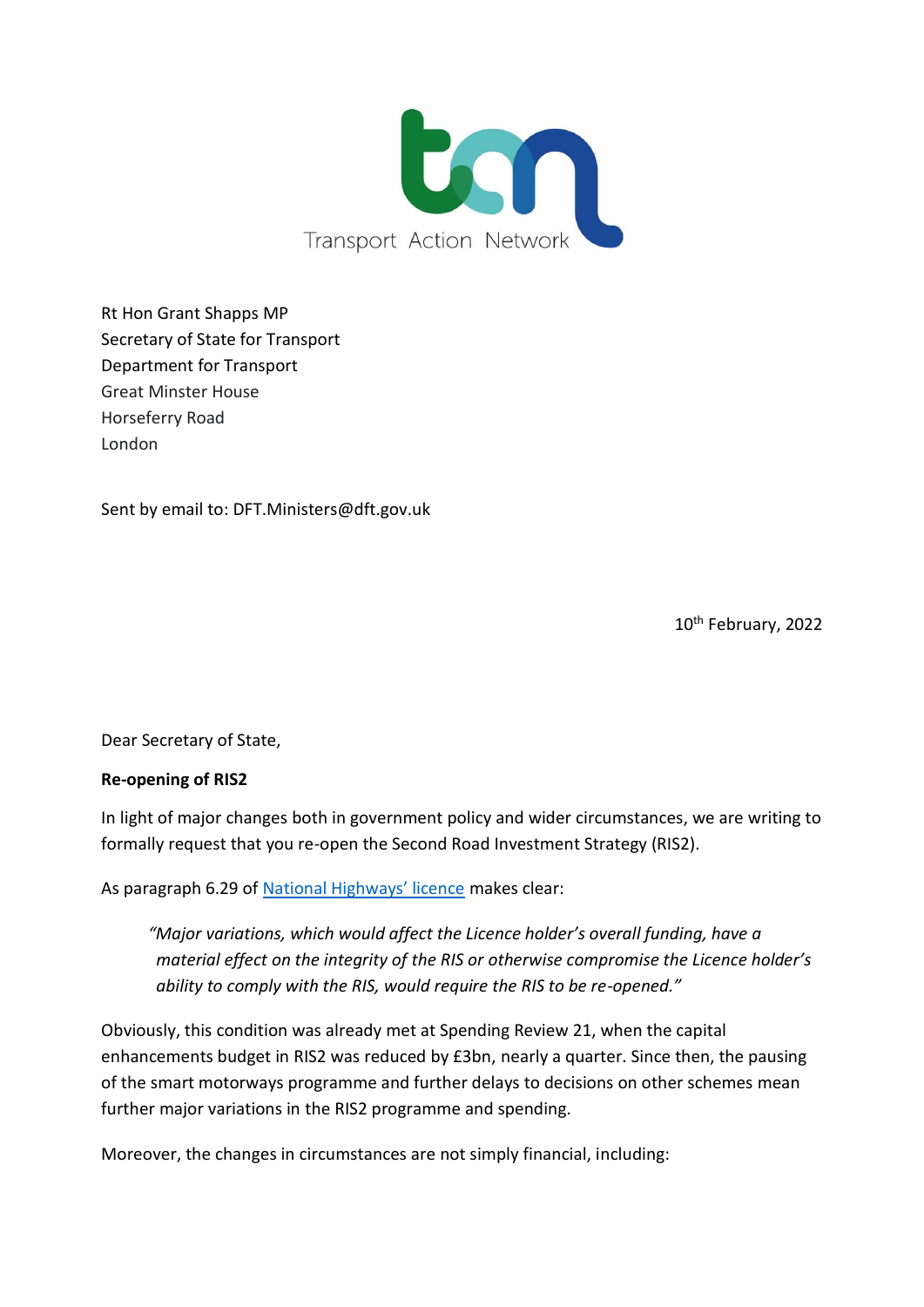- **COVID-19**: although the scale of the pandemic only started to become clear days after RIS2 was set, it highlighted the significant benefits of reduced motor traffic for public health and nature.
- **Safety**: National Highways is not on track to meet its KSI target, once the effect of the pandemic is disregarded. RIS2 fails to prioritise safety on the most dangerous sections of the SRN, instead investing in smart motorways: highlighting National Highway's failure to base road danger reduction on robust evidence.

Besides these significant changes in circumstance, there are other major changes to government policy that require reopening RIS2, including:

- **Increased medium-term decarbonisation**: The setting of net zero aligned carbon targets for 2030 and 2035 means there is a greater urgency to reduce carbon emissions more quickly. To achieve this, the Climate Change Committee's analysis stated that *"a more comprehensive set of measures and more measurable targets (including on total car-kilometres) are needed to give confidence that the continuing trend of traffic growth can be reversed."* The Government's failure to adopt advice on tackling agricultural and aviation emissions means the surface transport sector needs to work even harder.
- **Changed transport policy**: The Transport Decarbonisation Plan's priorities to use cars less and shift freight to rail represent the biggest policy shift in decades, which is most welcome. The target for half of all urban journeys to be walked or cycled by 2030 requires radical action before 2025 and cuts away any justification for urban schemes in RIS2 such as the A38 Derby junctions.
- **Environment Act 2021**: Although detailed targets under this world leading law are yet to be set, it is clear that ever increasing traffic is incompatible with nature recovery. Much faster and more ambitious action is also required to reduce air pollution to existing let alone tighter limit values.
- **Devolved nations:** The Welsh roads review and Scottish target to reduce motor traffic by 20% by 2030 both have major ramifications for England that need to be thought through.
- **Levelling up**: Given how RIS2 enhancements are focused in the south and how roadbuilding provides few benefits for disadvantaged communities, it is not surprising how it barely received a mention in the White Paper. In light of post-pandemic fiscal constraints, it is vital RIS funding is reallocated to public transport which has an obvious role to play in levelling up, particularly in the north.

The combination of changing travel demand as we recover from the pandemic and measures to put surface transport on a net zero trajectory create uncertainty and will have particular impacts at scheme and route level. This means that the assumptions underpinning not just schemes, but also some maintenance and renewals, will need reviewing.